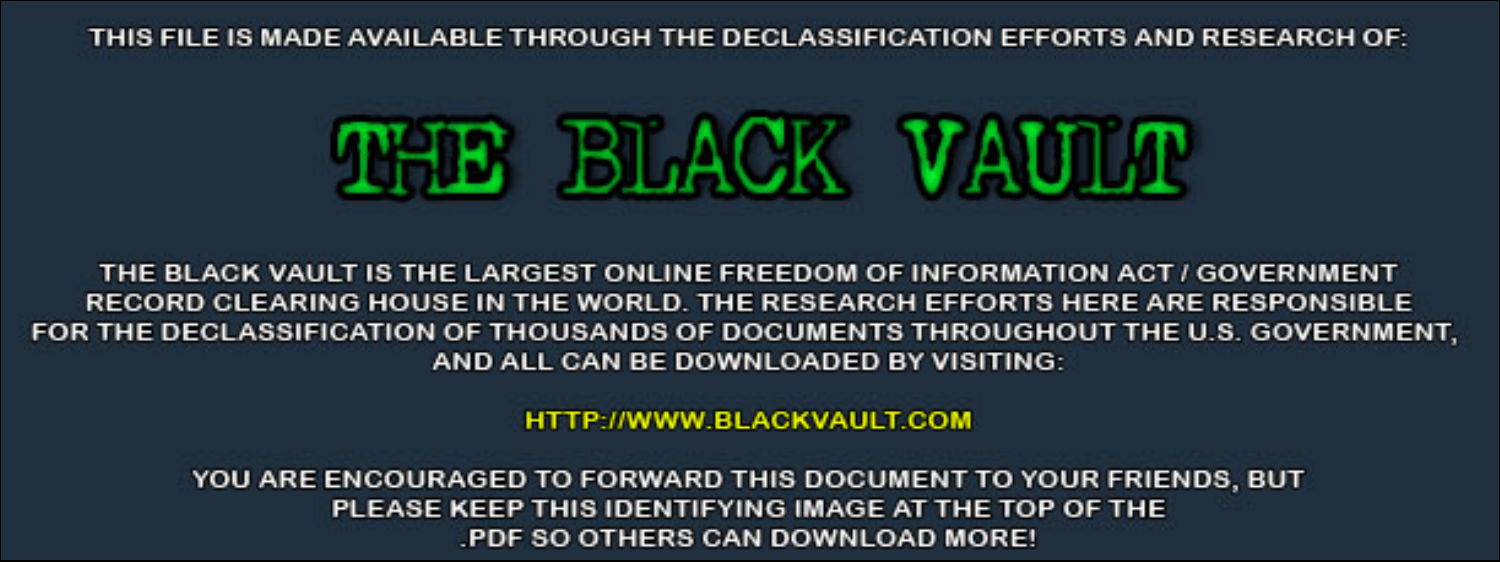C02932346 TOP SECRET

أتماس

Sanitized - Approved **#@}#el<u>e.\$</u>@RDP**-RDP61-00349R000300020010-1

TS **#141565 21** March **1957**  Copy **No.**  IAC **-D** - **1 00** / **<sup>32</sup>**  $\frac{65}{1957}$ 

**<sup>I</sup>N T'E L L** I G **E'N** c **E A D v I s** *o* **R Y** G o **M M I T T** E **E** 

Validity Study **of NIE 11 -6-54,** Soviet Capabilities and Probable Programs in the Guided Missile Field, **5** October **1954, NIE 11- 12-55,** Sovigt Guided Missile Capabilities and Probable Programs, **20** December **1955**  and its Supplement,

The attached. validity study **of NIE 11 -6-54,** "Soviet Capabilities and Probable Programs in the Guided Missile Field, published **5** October **1954,** and its Supplement, **NIE 11-12-55,**  "Soviet Guided Missile Capabilities and Probable Programs:' published **20** December **1955,** was noted by the IAC on **19** March **<sup>1957</sup>**(IAC-M-281, item **3** b). -

*d* 

25X1A

Secretary

 $Sanitized - Approved FGRe E G. FGR. EFA-RDP61-00549R000300020019-1$ 

**Tnr**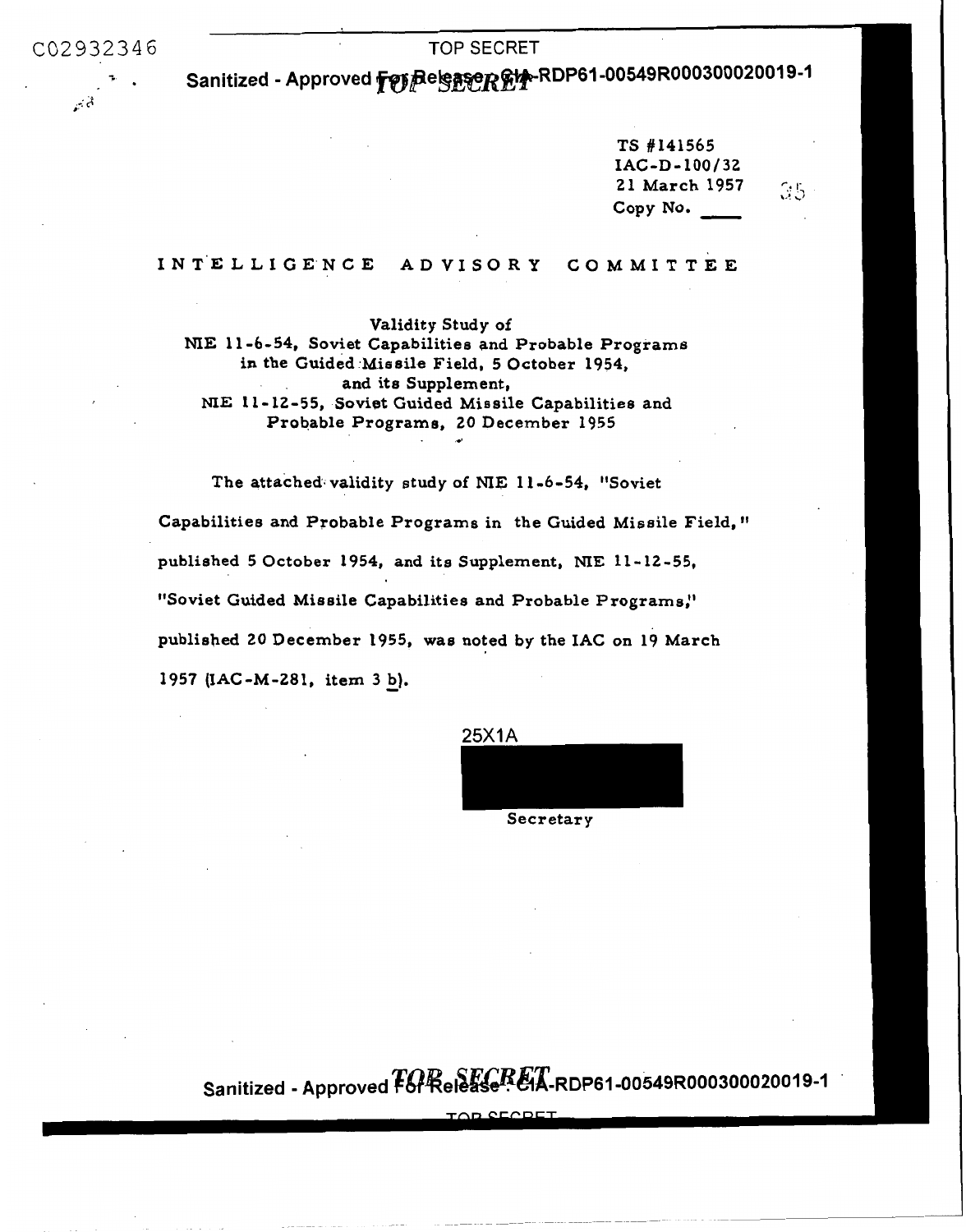*.5 e,* **t** 

**Sanitized** - **Approved ffr~pe&yp~~-RDP61 -00549R000300020019-1** 

**TS** #141565 21 March 1957 **SAC -D** - **100/ <sup>32</sup>**

Validity Study of **NXE** 11-6-54, Soviet Capabilities and Probable Programs in the Guided Missile Field, 5 October 1954, and its Supplement, **NIE** 11- 12-55, Soviet Guided Missile Capabilities and Probable Programs, **20** December 1955

**1.** Firm evidence, is still extremely meager except in isolated cases, and our present estimate suffers many of the same limitations as did NIE 11-6-54. The fact that good correlation exists between certain findings in the present estimate and its predecessors is not a **sound** basis for eatablishing the validity of **NIE** 11-6-54. However, in this new and complex field, where positive intelligence is still minimal, the findings in **ME 11** -6-54 are considered to have been basically sound with respect **to** concept, scientific and technical capability, and general trends of the Soviet guided missile program.

**2.** The importance **of** this field of intelligence warrants a more extensive presentation than usual of our examination for validity of those types of missile systems for which new intelligence **has** become available: .

### - **a.** Surface - to -Air

(1) **NIE** 11-6-54 estimated that a 10-12 nautical mile system could be operational in 1954, which could carry a 600 pound warhead to an altitude **of**  50,000 feet. This system could be improved in 1955 to engage targets at 15-17 nautical miles, and by 1958 could have a maximum range of 25 nautical miles at 60, *000* feet altitude.

**(2) NIE** 11-12-55 did not change the above, but stated additionally that this system **was** being installed around Moscow and had been at least partially operational eince 1955, predicting that all launching sites would be operational by the end **of 1956.** 

 $Sanitized - Approved F6F ReF6FR. ETA-RDP61-00549R000300020019-1$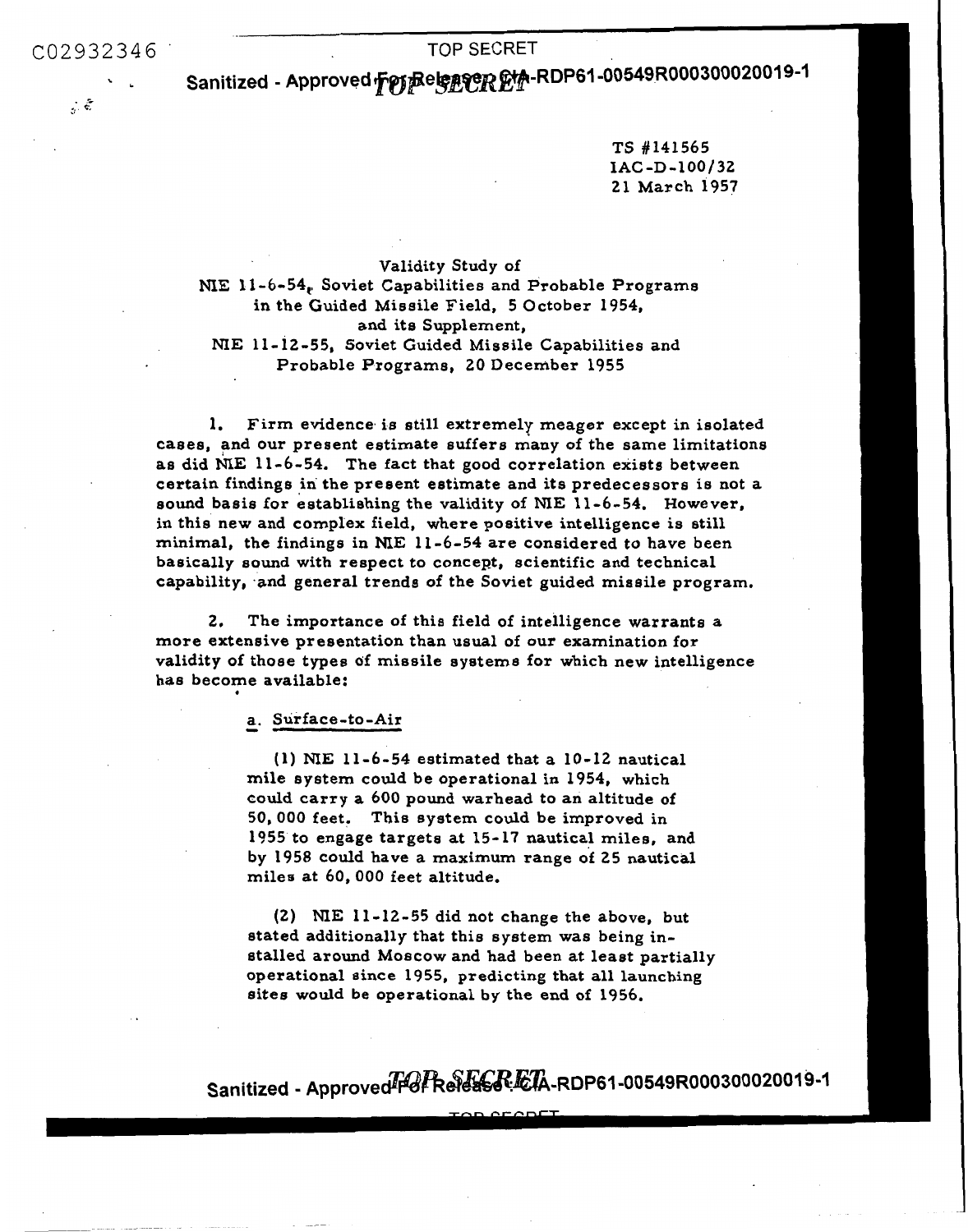$\dot{x}$ 

TOP SECRET<br>Sanitized - Approved Prenessen Perper Par DP61-00549R000300020019-1

TS #141565 ' 21 March 1957 **IAC -D** - **100** / 32

**(3) NIE** 11-5-57 has not changed these estimates, except to estimate that the 25 nautical mile range at *60,000* feet altitude has now been reached--one .year earlier than predicted in **NIE** 11-6-54. An estimate is also made that all the sites around Moscow are probably now operational,

(4) In this missile type, **NIE** 11-6-54,. as supplemented, is considered to have been generally valid.

## **(b)** Air -to-Surface

(1) NIE 11-6-54 and its supplement both estimated that the **USSR** could have a subsonic missile of 50 nautical mile range for primary use against ship targets operational in 1956-1957.

**(2)**  ME 11-5-57 cites evidence that a missile **of** this type has reached at least final flight test stage.

(3) In this missile type, **NE** 11-6-54 **is** considered to have been generally valid.

### (c) Surface-to-Surface (Submarine Launched)

(1) **ME** 11-6-54 and its supplement estimated that the **USSR** could have a subsonic, cruise-type missile of 500 nautical miles maximum range for use with a submarine in 1955. Several guidance systems were estimated as possible and the accuracies would vary with the guidance system used.

**(2) NIE** 11-5-57 did not change the above estimate.

*-L-*

Sanitized - Approved中#Re<del>N</del>aSACKE R-RDP61-00549R000300020019-1

 $CFCDFC$